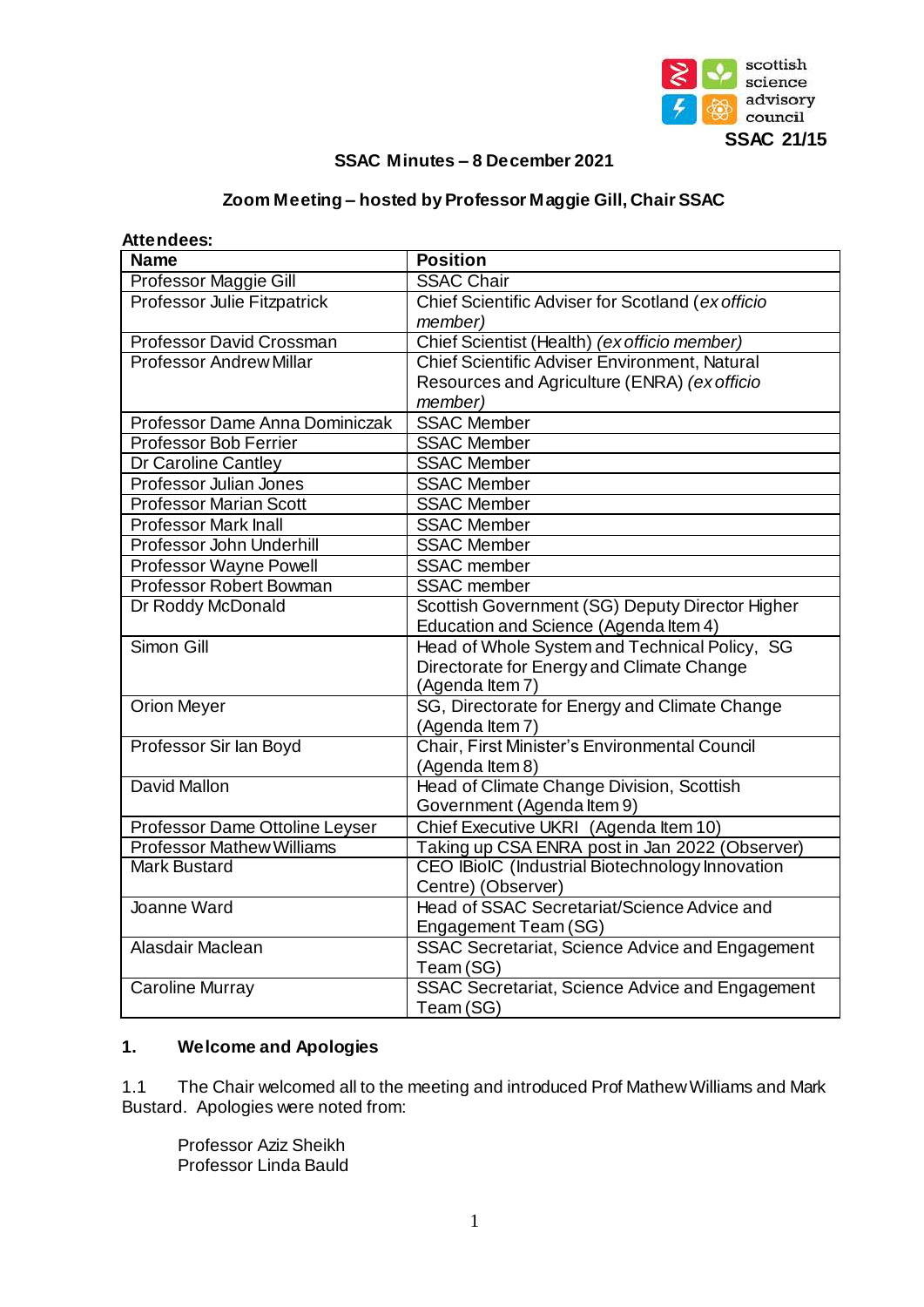1.2 The Chair noted that it was the CSAENRA's last SSAC meeting and gave thanks for all his work on the Council.

# **2. Minutes and Actions of last meeting**

2.1 There were some minor comments made on the previous minutes which were accepted. The minutes will be amended and published on the SSAC website.

2.2 Most previous actions were completed with a few ongoing which will be followed up by the next Quarterly SSAC meeting.

# **3. Update from Professor Julie Fitzpatrick, Chief Scientific Adviser for Scotland**

3.1 The CSA provided an overview of her recent activity, including Covid response, contact with the UK CSA Network and plans to increase the visibility of science and innovation within the Scottish Government.

# **4. Update from Roddy Macdonald, Deputy Director Higher Education and Science**

4.1 Roddy Macdonald outlined some of the current work ongoing in the Directorate, including discussions with colleagues in UKRI and the UK Government on initiatives linked to Higher Education Research policy. He noted the publication of the Scottish Funding Council's Review and the SG's response to that, and that the Scottish Budget would be formally agreed in the New Year.

### **Action 23.1 – SSAC Secretariat to issue link to the SFC review to SSAC members.**

4.2 There was general discussion around the importance of Horizon Europe, science visibility within Government and the UK Government's 'levelling up' agenda. In terms of science visibility, members agreed that social science should be included here. The Chair advised it would be useful to have a diagram showing how all the organisations with an interest in science within and at arm's length to SG link together, eg Marine Scotland, SEFARI institutes, CAMERAS and others.

#### **Action 23.2 – SSAC Secretariat to produce an organogram to link the various organisations, with input from science and policy colleagues in the rural/environment area.**

### **5. Member Updates**

5.1 The Chair congratulated Professor John Underhill on his new appointment as Director, Interdisciplinary Centre for Energy Transition at the University of Aberdeen, which he will begin on 1 March 2022.

5.2 Council members briefly highlighted some work they were aware of around the Innovation Strategy, Centres of Expertise (including on Climate Change and Water), the SFC study/consultation on changes to the Research Excellence Grant and the SFC review regarding the research pool network.

### **6. Update on Current Projects**

6.1 The Chair outlined that going forward Commissioning Notes will be referred to as Scoping Documents and once agreed and signed off by the full SSAC will become Scoping Agreements.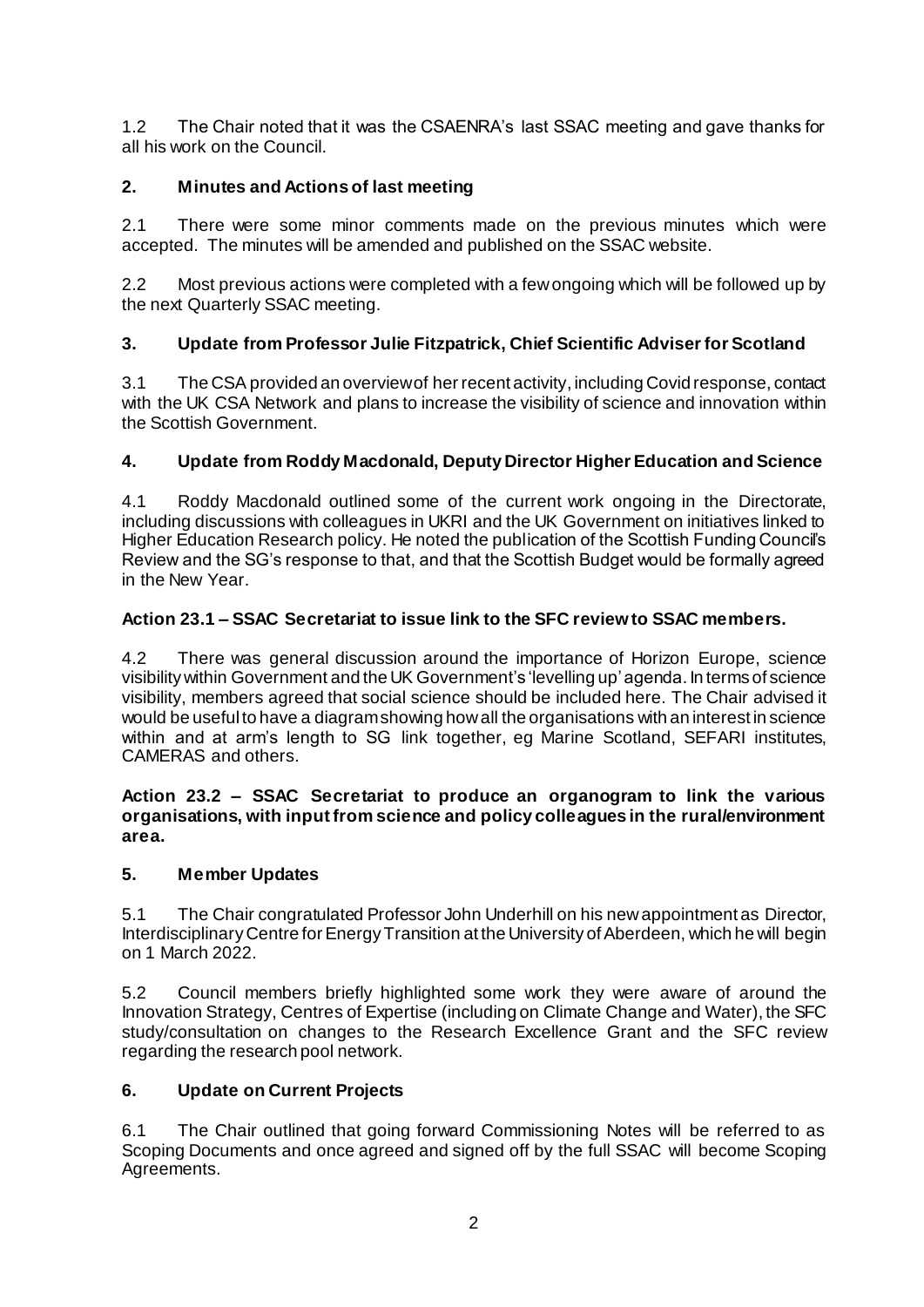6.2 **Quantum Technology** – Professor Julian Jones outlined the latest position with the project advising that a roundtable is expected in mid-January 2022 with a broad group of stakeholders identified. He asked SSAC members to advise if there were any contacts they were aware of who should be included. Following the roundtable event a draft report will be circulated to the wider SSAC for comment before the final version is completed by end of March 2022.

6.3 **Covid-19 Legacy**– Dame Anna Dominiczak outlined the latest position with the project advising that they too would be holding a roundtable event in mid-January and had broadly followed the example of the QT roundtable with breakout groups identified and welcomed suggestions from SSAC members for additional relevant stakeholders.

### **Action 23.3 – Bob Ferrier to provide Centre of Expertise contacts to be included in the Covid-19 legacy roundtable.**

6.4 There was some discussion around independence of the project work and any potential overlap with the work of the SG's new Standing Committee on Pandemic Preparedness. Further discussions to be held offline to discuss the scoping document in more detail.

6.5. **Food Security** – Professor Marian Scott advised that there had been an introductory meeting with SG policy officials around the potential for a food and nutrition project. A scoping document around food security is to be drafted and will be circulated to wider SSAC for comment. Professor Wayne Powell volunteered assistance with this project.

#### **Action 23.4 – Marian Scott to create Food Security Scoping Document and circulate for SSAC comment**

6.6 Climate Change Adaptation/Mitigation – The Chair advised that this would be discussed in more detail at Agenda Item 9.

6.7 Update on Past Reports – The Chair advised that an update had been circulated with the meeting papers and encouraged members to read these reports.

### **7. Refresh of Energy and Just Transition Strategy**

7.1 Simon Gill delivered a presentation on the Energy Strategy Refresh and Just Transition Plan, providing background on the latest position and timescales for delivering key pieces of this work.

7.2 It was agreed that further discussion around this topic would be required to identify what work SSAC could do to help with the challenges in this area.

**Action 23.5 – Secretariat to arrange meeting with volunteers from SSAC members (John Underhill, David Crossman, Julie Fitzpatrick, Jan Webb, Mark Inall) and Simon Gill and his team in January 2022 to discuss what work SSAC could do to assist SG policy colleagues going forward.**

### **8. Update on First Minister's Environmental Council (FMEC)**

8.1 Sir Ian Boyd, Chair of FMEC, presented FMEC's operation and plans to the SSAC. The FMEC had held their first meeting recently which the CSA attended as an observer. The FMEC is scheduled to meet twice a year and Sir Ian is happy to continue dialogue with SSAC Chair.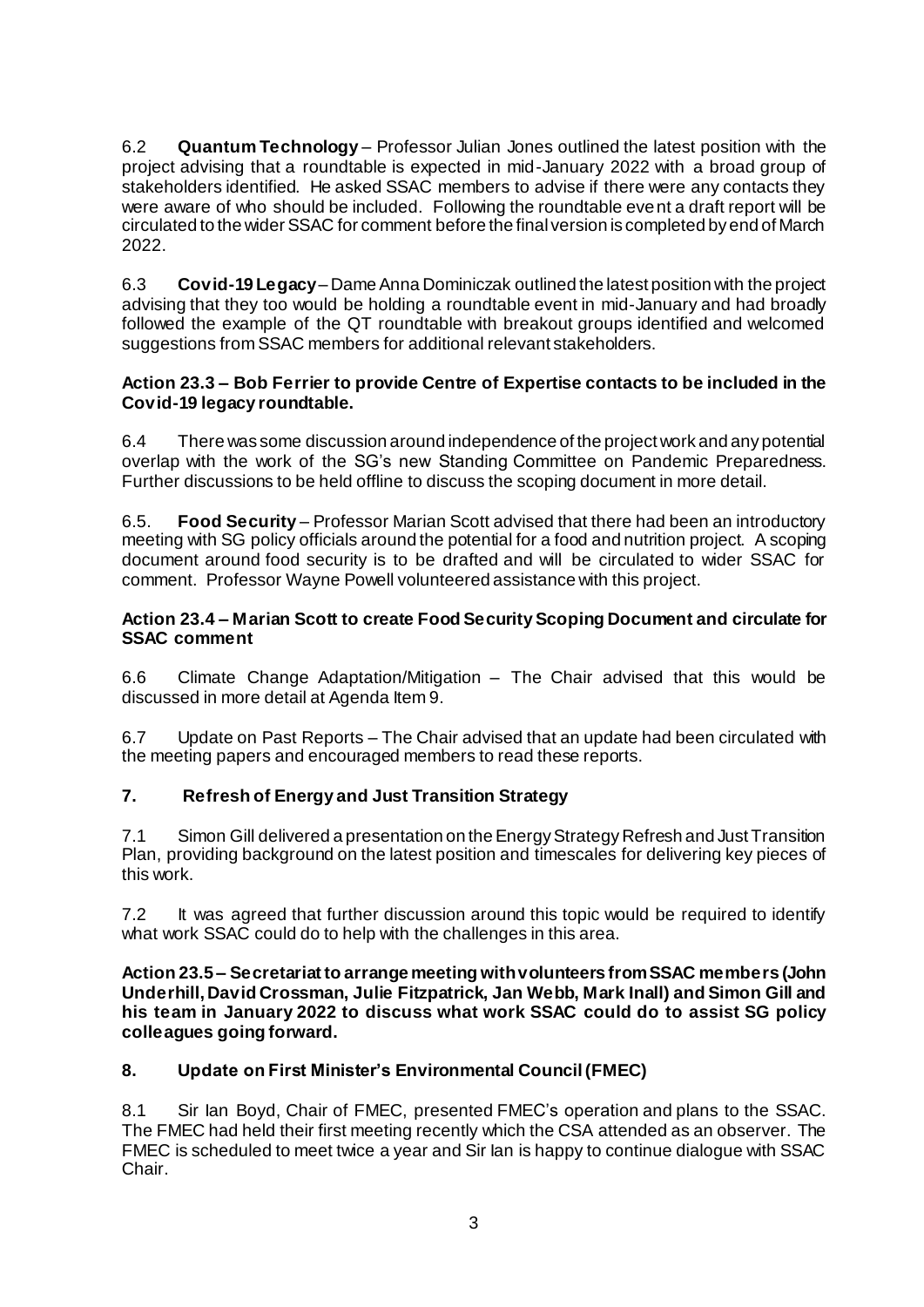**Action 23.6 – SSAC Secretariat to engage with FMEC Secretariat and arrange discussions with SSAC Chair/Sir Ian Boyd as required.**

### **9. Standing Agenda Item - Climate Change**

9.1 The Chair advised that there was potential for a roundtable in March/April 2022 to gather data on emerging issues, and introduced David Mallon to discuss ideas/suggestions.

9.2 David Mallon outlined the current landscape and how best to focus dialogue on the work around the Strategic Framework annual targets for net zero for 2025.

9.3 It was suggested that SG should identify key strategic or policy questions and see where SSAC can add value and help with a roundtable event to include Early Career Researchers (ECRs). There was some discussion about involving CSAENRA if appropriate during the planning stage.

#### **Action 23.7 – SSAC Chair to follow up discussion with David Mallon around the possibility of convening a roundtable of SSAC members and early career researchers, to focus on the Climate Change Plan Update and areas where expert science advice from the SSAC can add value.**

9.4 The scoping document for circular economy will need to be refined and will be addressed post-SSAC meeting with the project leads. Once agreed with SG Circular Economy policy colleagues the scoping agreement will be circulated to the wider SSAC for sign off so work can begin in early New Year.

#### **Action 23.8 – Secretariat to arrange climate change (circular economy) subgroup meeting in January 2022 to include Caroline Cantley, Mark Inall, Marian Scott and Bob Ferrier to progress the project.**

9.5 The Chair advised that the Climate Change Adaptation project will change name to Resilience (which should include Transport and Infrastructure). She also noted that she would follow up leads for a social scientist to be involved with this subgroup work.

### **10. Professor Dame Ottoline Leyser, Chief Executive UKRI**

10.1 Dame Ottoline gave an overview of UKRI strategy, and the challenges and opportunities following on from the pandemic and the UK Government's views on an innovation-led economy.

10.2 There was wide ranging discussion and questions on a number of issues including Scotland's place within the UKRI strategy, where SSAC fits in the wider landscape and synergy between SSAC and UKRI, clusters, Scotland's record of collaboration, Research pools, and Innovation Centres in particular.

### **11. AOB**

11.1 Reflections on COP26 in Glasgow – SSAC members provided their views on the COP26 event in Glasgow.

11.2 The Chair thanked Mark Bustard for his attendance at the meeting and asked for his observations on where SSAC can best work with industry. He noted the difference in speed at which the SSAC works in providing high level support to policy development vs the timescale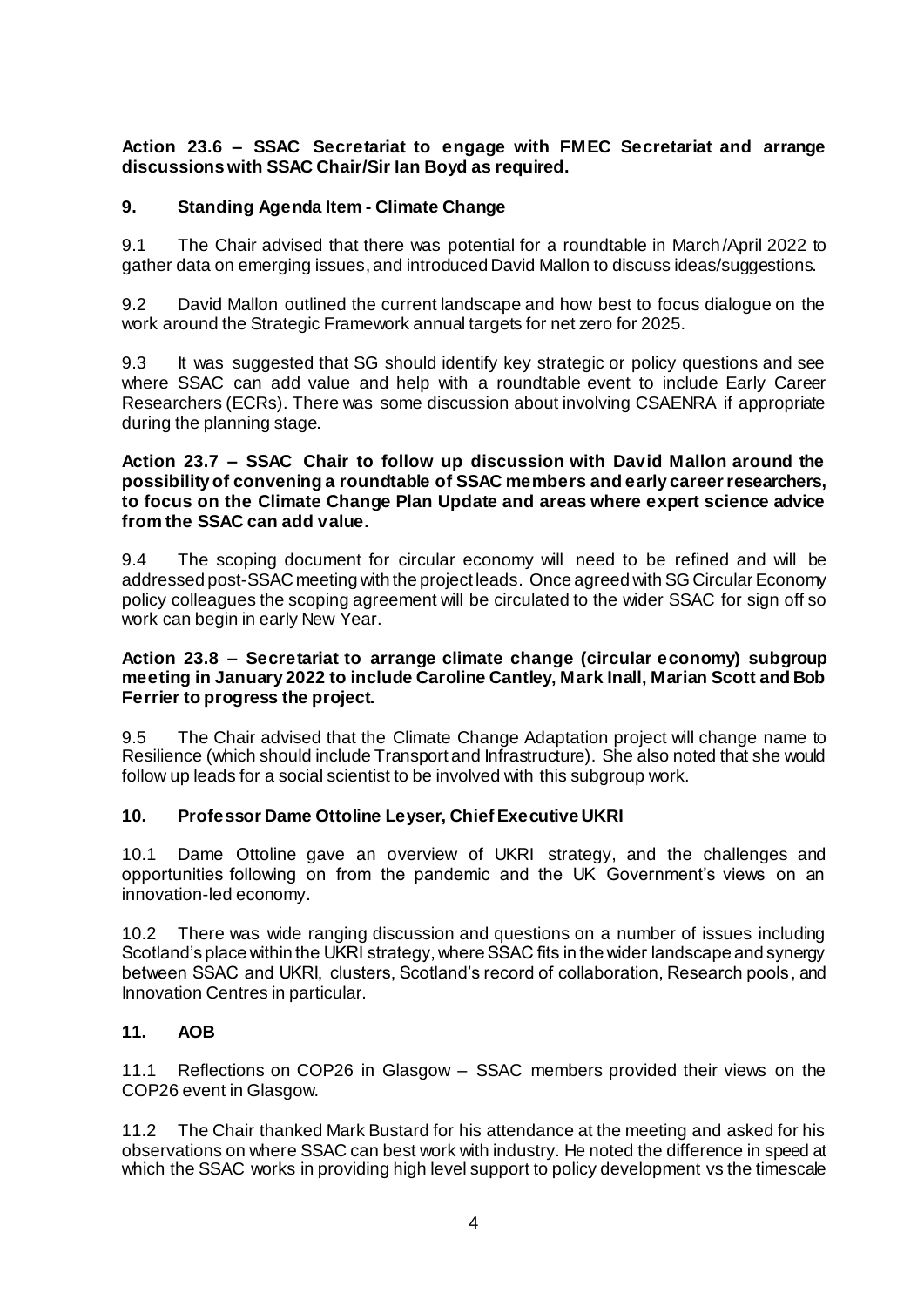of industry and suggested the Innovation Centre network as a potential sounding board for the SSAC operating at the research/innovation/industry interface.

# **12. Meeting ends – date of next meeting - 9 March 2022**